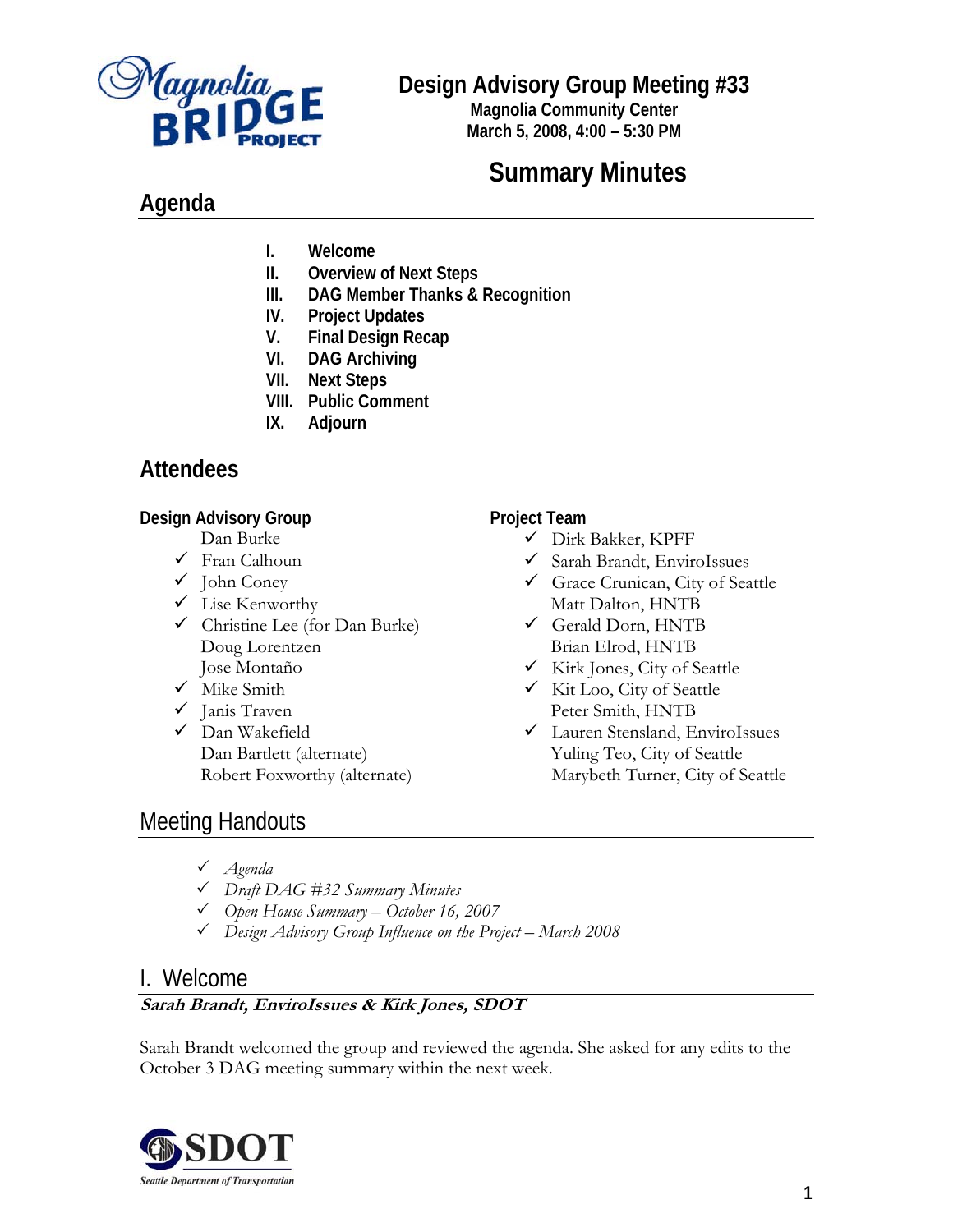John Coney announced sad news of Doug Lorentzen's passing. There will be a memorial in the Friends of the Library book storage room on Saturday at 11:00 a.m. Doug was a great community- and civic-minded person and will be missed in Magnolia.

Kirk Jones announced that this meeting will be the last formal gathering of the Magnolia Design Advisory Group. The DAG's work has been a big help to Kirk and to SDOT.

## II. Overview of Next Steps **Grace Crunican, SDOT**

Grace Crunican, SDOT Director, provided an overview of project work since the 2001 earthquake and described SDOT's next steps for Magnolia.

After the 2001 earthquake, many City facilities needed updating. The Alaskan Way Viaduct is one facility in that group and work on many parts of that project is actually on schedule. SDOT also worked on bridges across the canal, such as the Fremont Bridge. The Magnolia Bridge was also bolstered to make it safer.

The *Bridging the Gap* funding package contributed toward the most crucial projects, including the Alaskan Way Viaduct, Spokane Street, and the Mercer project that has been 40 years in the making. Bridging the Gap covers at 9-year period and SDOT will be requesting further funding once that funding has been used. Grace does not expect to request all \$260 million needed for the Magnolia Bridge, but does expect to get about \$50 million and then use that to request funding from other agencies, including WSDOT, the federal government, and the tax base in the area.

#### **Discussion**

**Kenworthy:** We are aware of the City's many transportation needs and priorities. Can we count on you to recommend the Magnoila Bridge project in that 10th year when more funding is being requested?

**Crunican:** Yes, you can. I think if we make it clear what people are investing in, they'll go for it.

**Kenworthy:** What will happen in the event of an emergency? We don't have a substantive answer from the Port of Seattle about building a road.

**Crunican:** In my experience, if we're clear on what we think works for an emergency route and have talked with the Port about it, they will move fast during an emergency.

**Kenworthy:** We don't have anything written describing the best plan.

**Jones:** We have the six possible scenarios we laid out in the document that Dave Schneidler (City of Seattle) and Dan Burke (Port of Seattle), shared with the DAG. I talked with Dave last week and he knows completing that document is on his plate.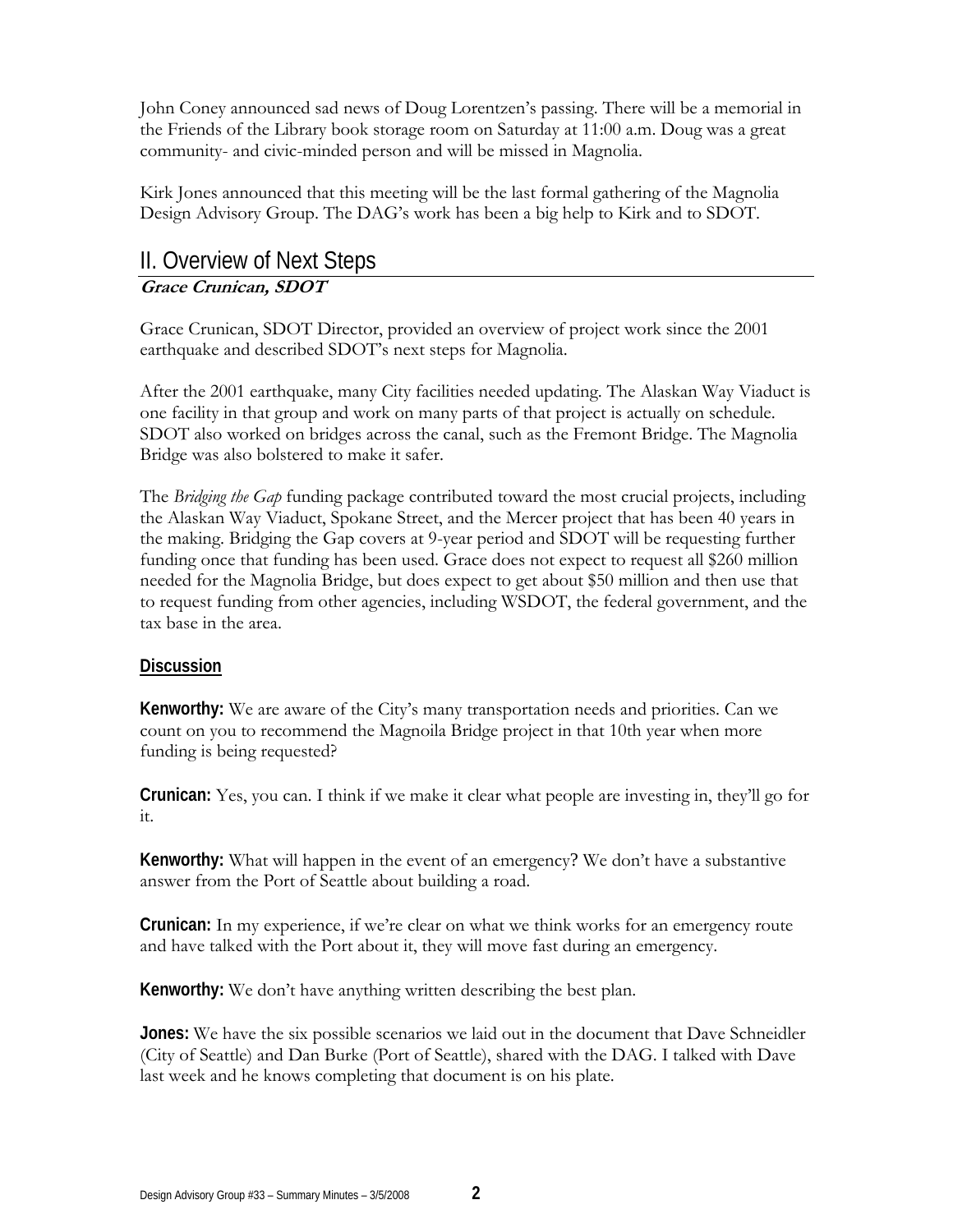**Kenworthy:** It is hard to hear that people are talking but not get a substantive answer. If you can lend us a boost with getting a substantive answer that would be great.

**Crunican:** I'm happy to do that. Every year a certain number of issues get worked out with the Port, so we'll work on this issue.

**Kenworthy:** Could SDOT give us their plan of what will happen if the Port doesn't sign an agreement, and what you think the best alternatives are?

**Crunican:** Great idea. Yes, we can do that. Give us three months – we're working on an emergency event evaluation right now. Once the evaluation is complete, I can write you and let you know what SDOT's plan would be.

### **Kenworthy:** Great.

**Coney:** The big message that the Queen Anne Community Council and the Chamber of Commerce would like to send is a request for a fourth access point between Queen Anne and Magnolia. We would like a West Armory Way crossing over the BNSF tracks. It's an important connection for Magnolia – we have experience with one of the existing bridges being blocked and it causes lots of traffic and delay.

**Crunican:** We would need to work that through with the Port. Thanks for letting me know that.

# III. DAG Member Thanks & Recognition

## **Grace Crunican, SDOT**

Grace presented each DAG member with an award recognizing their service to the DAG, SDOT and the Magnolia community. The awards presented were recycled glass tiles created by local Bedrock Industries and engraved by an adjacent business, Dimensional Imaging. The SDOT team was pleased to use a local cluster economy to produce these awards.

# IV. Project Updates

**Kirk Jones, SDOT** 

#### **Environmental Update**

The Biological Assessment and the Environmental Assessment (EA) final documents are with WSDOT for review. Kirk anticipates hearing from them in three to four months. Then the EA will be published for review and then finalized.

#### **Cultural & Historic Resources Update**

The Department of Archaeology and Historic Preservation (DAHP) was concerned about the new bridge being near the Admiral's Residence – which is not historical but is eligible for historical status. SDOT has done a few photo renderings showing the new bridge. The change is dramatic in one view, because there are many fewer columns in the new structure, but the new bridge is also somewhat closer to the Admiral's Residence than the current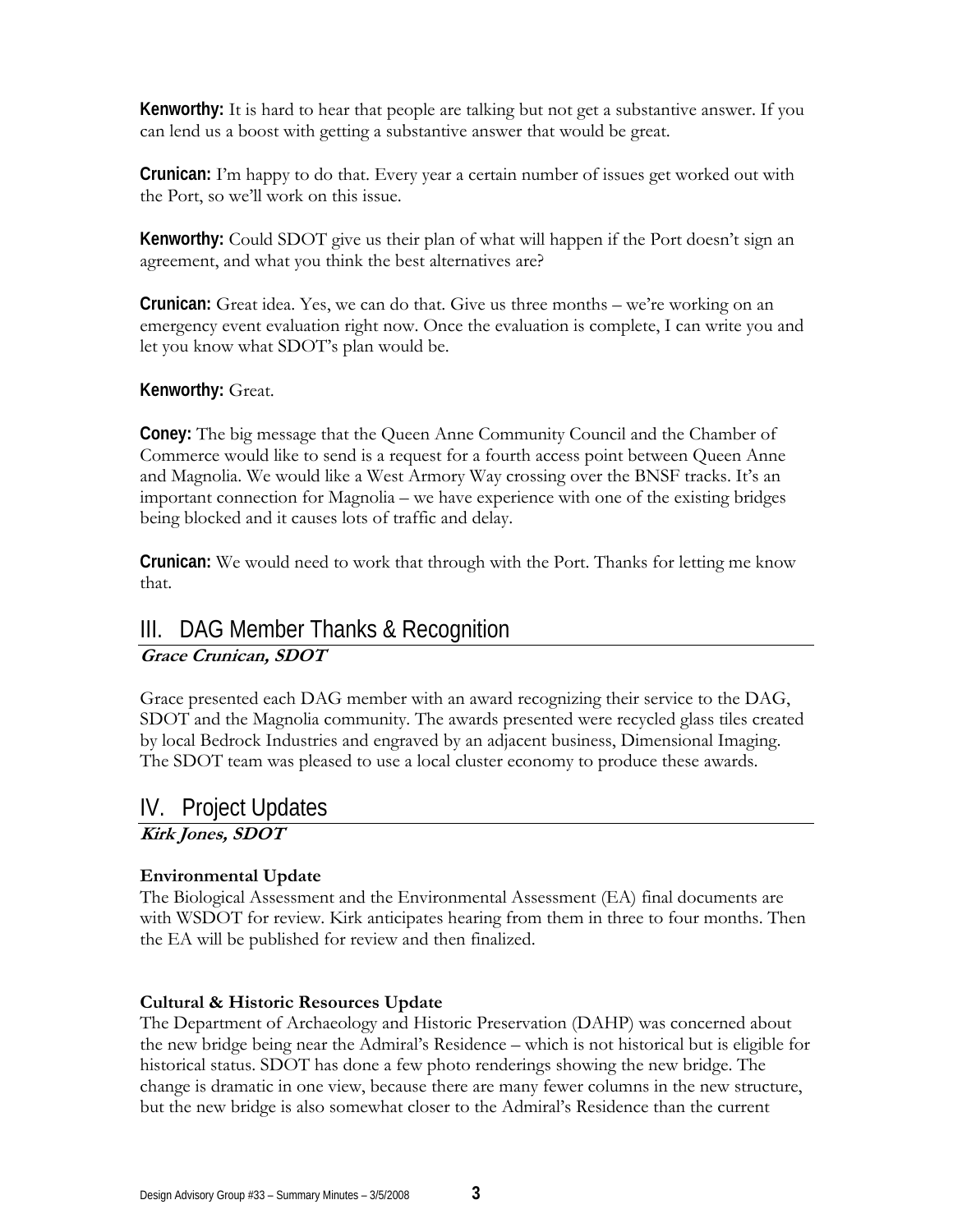structure. There was a concern about noise impacts, and the noise consultant says there will only be a one to two decibel increase in noise (barely perceptible). Visual impacts are the only concern, so some mitigation conditions (e.g. tree planting) may be imposed. There will be a meeting in two weeks to get a determination from the DAHP and then SDOT will complete the Cultural & Historic Resources Report.

#### **Port of Seattle Coordination**

SDOT has been working with the Port of Seattle about cruise ship terminal activity. The last meeting was about different alternatives for detour routes during construction. SDOT is coordinating with the Port about having a detour road during construction connect to the new bridge instead of the old bridge.

#### **Discussion**

**Coney:** Does the Korry Electronics Company moving to North Bay have any impact on this?

**Jones:** No, the Port is just assuming the new bridge as a given for all of their planning.

## V. Final Design Recap **Jerry Dorn, HNTB**

Jerry Dorn reviewed the open house on October 16, 2007. The public had a chance to view the final designs during that meeting. In general the feedback was very positive and people liked the overlooks, sidewalks, and overall aesthetics of the bridge design. There were questions about access during construction and how long the detour would be in place, as well as questions about seismic design requirements.

The team has been aggressively advancing the bridge design, to get as much done as possible before the project is shelved. The footings are designed and detailed so that if there is a catastrophic event SDOT can go out with an early contract for the new structure. The girders and superstructure have been designed broadly, but not down to the details. The team is documenting all the decisions that have been made and writing a technical memo to store all the details. This will all be complete in the next month.

Kirk explained that the team is stopping at a logical point in the design process. SDOT had an experience with the Spokane Street Bridge where design was done too far in advance of construction and designs had to be repeated. This team is being careful to design aspects that are very unlikely to need changes in the future. Kirk has also met with other teams that shelved their projects and picked them up later, to see what lessons they learned. For example, they found that drainage design was a challenge, but this project already has a commitment from Seattle Public Utilities to accept the water from the future Magnolia Bridge.

## VI. DAG Archiving

**Sarah Brandt, EnviroIssues**